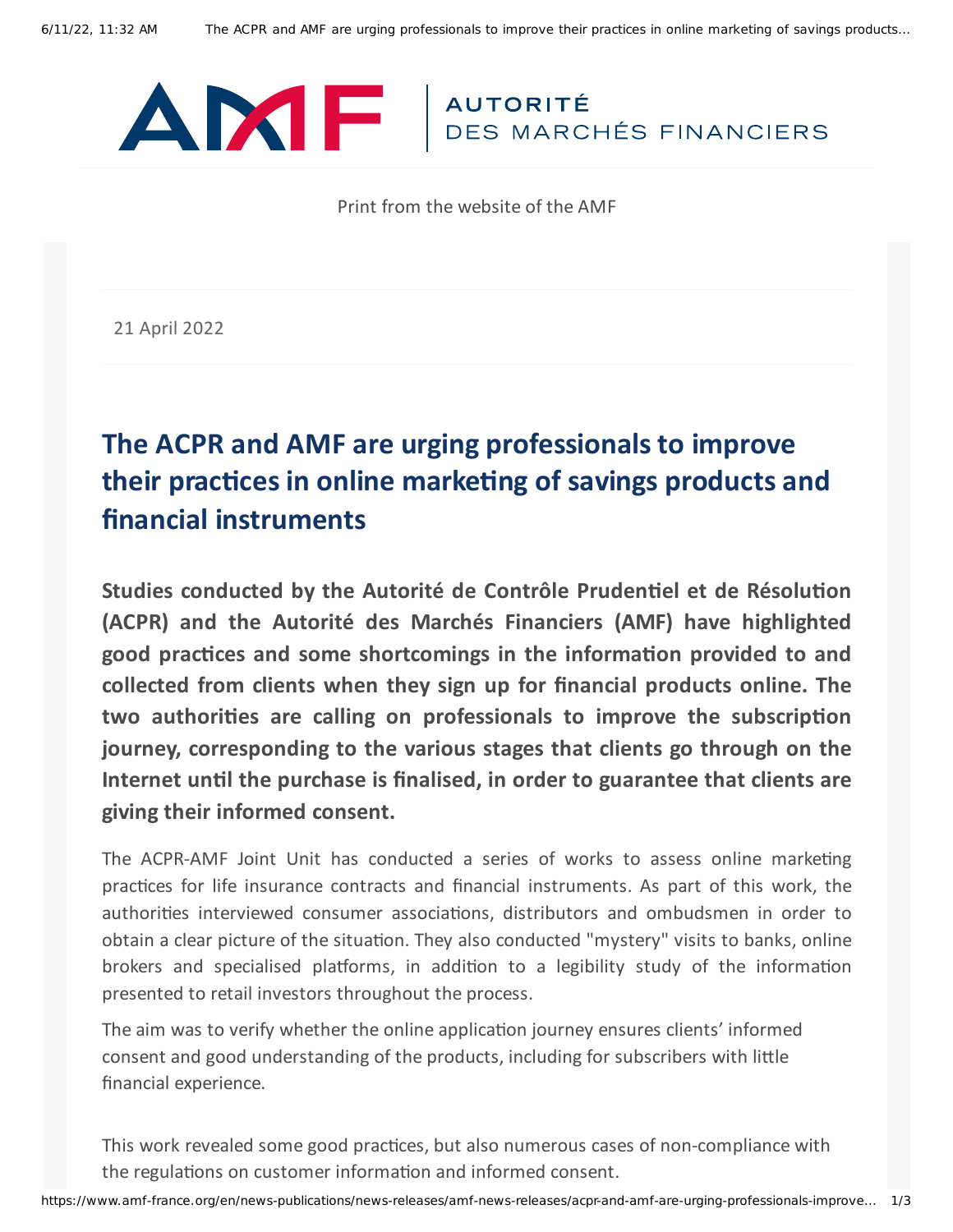6/11/22, 11:32 AM The ACPR and AMF are urging professionals to improve their practices in online marketing of savings products…

The authorities remind professionals that they must comply with the texts in force (mainly the MiFID II and IDD directives). They urge them to adopt practices that make it easier to read and properly understand all pre-contractual information, which is essential for choosing a suitable product.

The summary sets out the areas for improvement identified in relation to the regulations and practices that need to be promoted more extensively.

### *About the AMF*

*The AMF is an independent public authority responsible for ensuring that savings invested in financial products are protected and that investors are provided with adequate information. The AMF also supervises the orderly operations of markets. Visit our website [https://www.amf-france.org](https://www.amf-france.org/) URL = [https://www.amf-france.org/]*

### *About the ACPR*

*The Autorité de Contrôle Prudentiel et de Résolution is the administrative authority operationally attached to the Banque de France that supervises the banking and insurance sectors and ensures financial stability. The ACPR is also responsible for protecting the customers of the supervised institutions and ensuring the fight against money laundering and the financing of terrorism. It also has resolution powers. The ACPR's operational departments come under its General Secretariat. Visit our website at <https://acpr.banque-france.fr/> URL = [https://acpr.banque-france.fr/]*

## PRESS CONTACTS

AMF Communications<br>Directorate

+33 [\(0\)1](tel:+331 53 45 60 28) 53 45 60 28

- ACPR Communication Unit

+33 [\(0\)1](tel:+331 42 44 72 76) 42 44 72 76 [presse@acpr.banque-france.fr](mailto:presse@acpr.banque-france.fr)